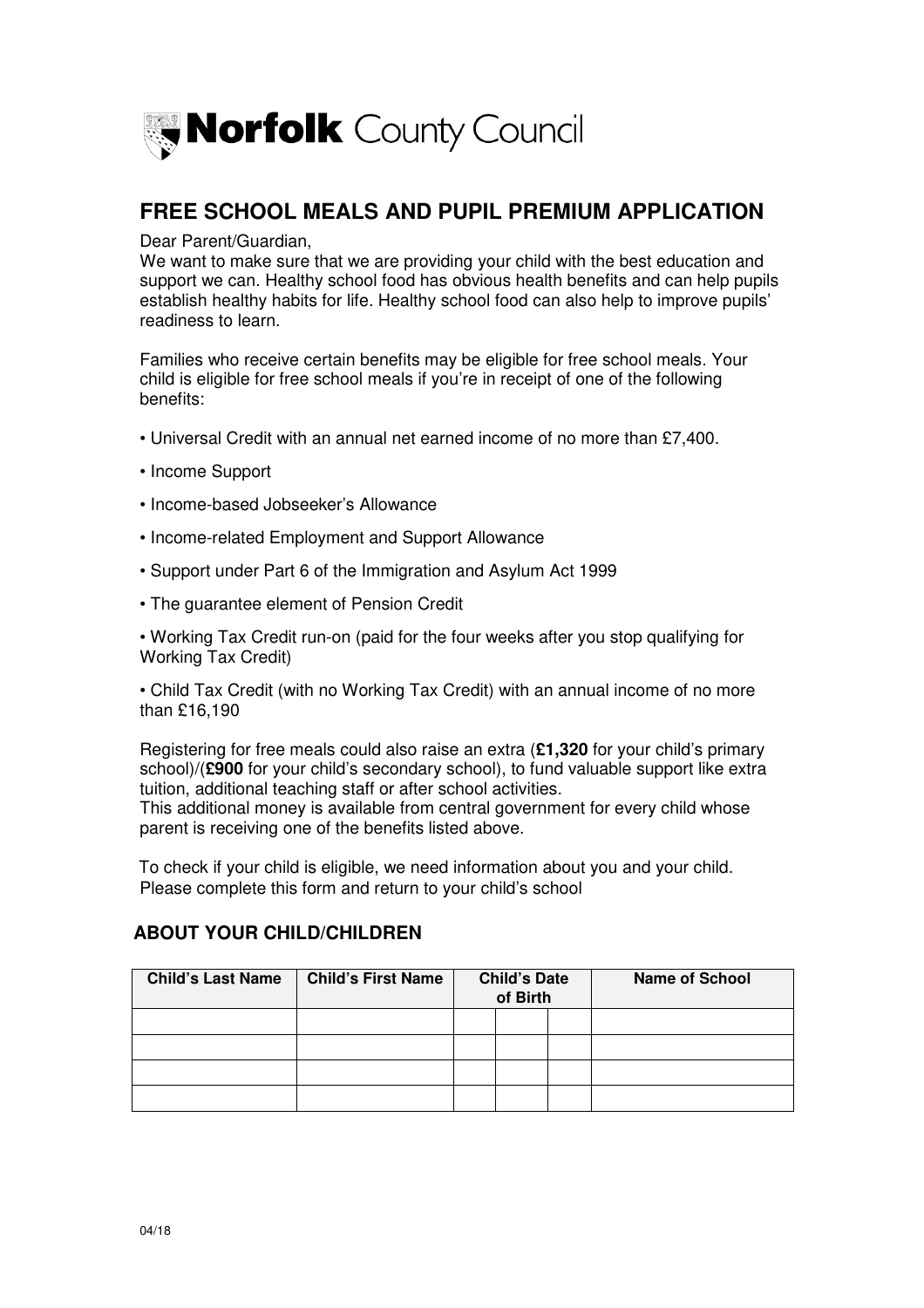### **PARENT/GUARDIAN DETAILS**

|                                                          | <b>Parent/Guardian 1</b> |  |  |  |  |  |  |  | <b>Parent/Guardian 2</b> |  |  |           |  |  |  |  |  |  |  |  |
|----------------------------------------------------------|--------------------------|--|--|--|--|--|--|--|--------------------------|--|--|-----------|--|--|--|--|--|--|--|--|
| Last name                                                |                          |  |  |  |  |  |  |  |                          |  |  |           |  |  |  |  |  |  |  |  |
| <b>First Name</b>                                        |                          |  |  |  |  |  |  |  |                          |  |  |           |  |  |  |  |  |  |  |  |
| Date of Birth                                            |                          |  |  |  |  |  |  |  |                          |  |  |           |  |  |  |  |  |  |  |  |
| <b>National Insurance</b><br>Number*                     |                          |  |  |  |  |  |  |  |                          |  |  |           |  |  |  |  |  |  |  |  |
| <b>National Asylum Support</b><br>Service (NASS) Number* |                          |  |  |  |  |  |  |  |                          |  |  |           |  |  |  |  |  |  |  |  |
| <b>Daytime Telephone</b><br><b>Number</b>                |                          |  |  |  |  |  |  |  |                          |  |  |           |  |  |  |  |  |  |  |  |
| <b>Mobile Number</b>                                     |                          |  |  |  |  |  |  |  |                          |  |  |           |  |  |  |  |  |  |  |  |
| <b>Address</b>                                           |                          |  |  |  |  |  |  |  |                          |  |  |           |  |  |  |  |  |  |  |  |
|                                                          | Postcode:                |  |  |  |  |  |  |  |                          |  |  | Postcode: |  |  |  |  |  |  |  |  |
| * Complete as appropriate                                |                          |  |  |  |  |  |  |  |                          |  |  |           |  |  |  |  |  |  |  |  |

## **FAMILY INCOME AND BENEFIT DETAILS**

 If you receive any of the benefits listed below, please place an X in this box:

- Income Support
- Income-based Jobseekers Allowance
- Income-related Employment and Support Allowance
- • Support from NASS (National Asylum Support Service) under part 6 of the Immigration and Asylum Act 1999
- the guarantee element of State Pension Credit
- • Child Tax Credit (with no Working Tax Credit) with an annual income of no more than £16,190
- Working Tax Credit run-on after work ends
- Universal Credit. see below

#### **Universal Credit**

 If you are in receipt of **Universal Credit**, is your net earned family income over £7,400 per year? (Please place an X in the appropriate box). Your net earned income is your household income after taxes and deductions. It does **not** include income through Universal Credit or other benefits that you may receive.

| Yes | ື | <b>Jnsure</b> |  |
|-----|---|---------------|--|
|-----|---|---------------|--|